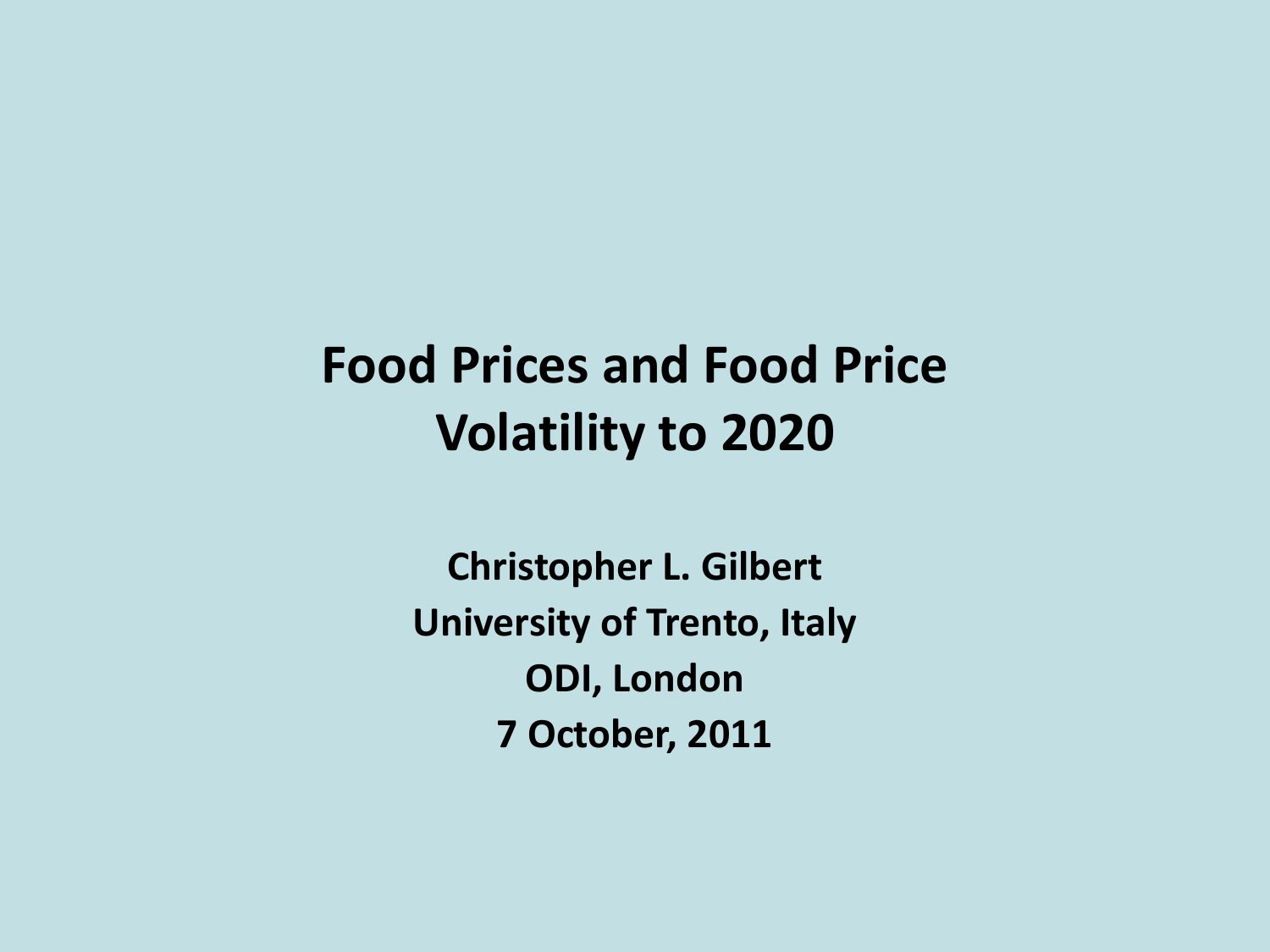## **High food prices**



Food prices surged on international markets in 2007- 08 dropping back from the summer. Sugar remained flat. Prices rose again in 2010 with sugar and vegetable oils leading.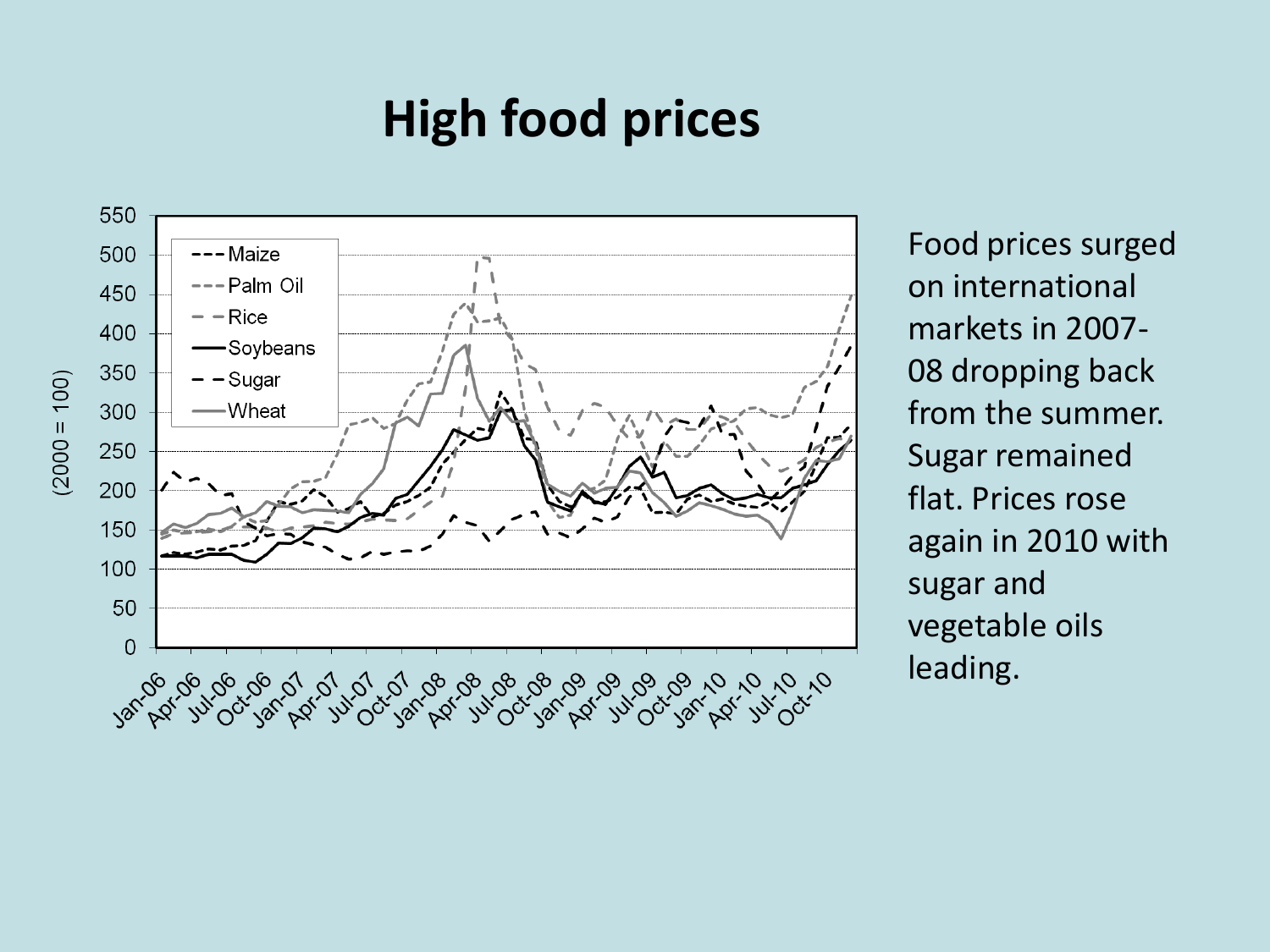## **Drivers of high food prices**

- In my *J.Ag.Econ* 2010 paper I argued that common movements across the entire range of food prices are most likely caused by demand shocks, largely common across crops, and not by supply shocks, which tend to be crop-idiosyncratic.
- There are three main demand-side drivers of high food prices:
- 1. Rapid growth in China and other emerging markets has driven up soybean prices. Because both wheat and corn land in north America can also produce soybeans, this has pushed up all grains prices.
- 2. Biofuel demand has pushed up the demand for corn (maize) and vegetable oils (principally rape and palm oil).
- 3. Futures market factors, in particular the growth of index-based investment, appear to have been important in 2007-08. Their role in 2010-11 is less clear.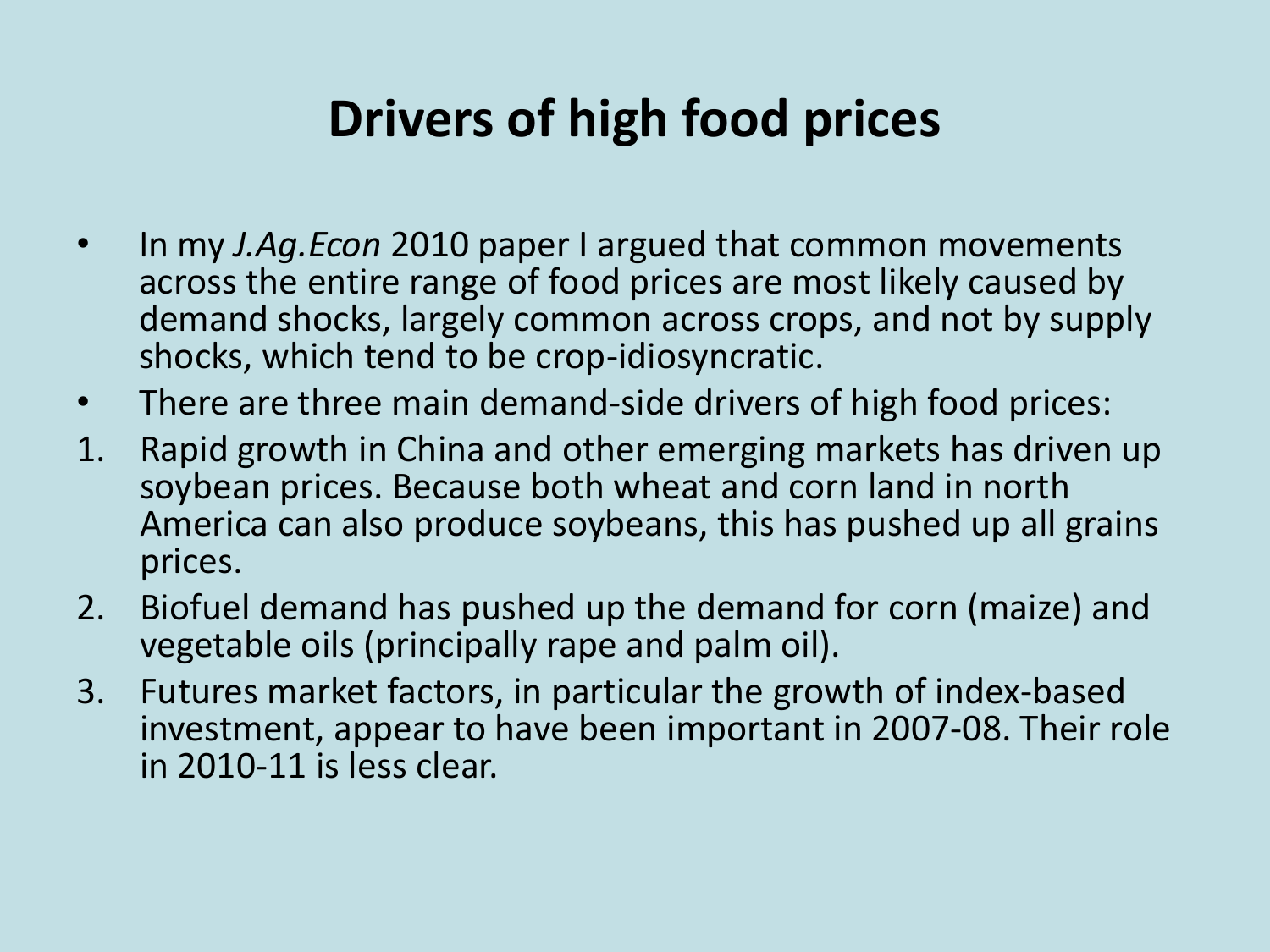### **Granger causality tests**

- The Granger-causality methodology can establish the proximate causes of changes in food prices.
- I use the monthly sample March 2000 – December 2010 and look at changes in the IMF food price index.

| <b>Granger causality tests for change in</b><br>food prices |                  |      |            |
|-------------------------------------------------------------|------------------|------|------------|
|                                                             | <b>Bivariate</b> |      | Trivariate |
| China                                                       | 2.64             |      | 1.86       |
| <b>OECD</b>                                                 |                  | 1.88 | 0.40       |

The tests show that both changes in OECD and Chinese economic activity (in both cases measured by the OECD composite trend restored leading indicator) Granger-cause changes in food prices but that when both indicators are considered, the Chinese indicator is dominant.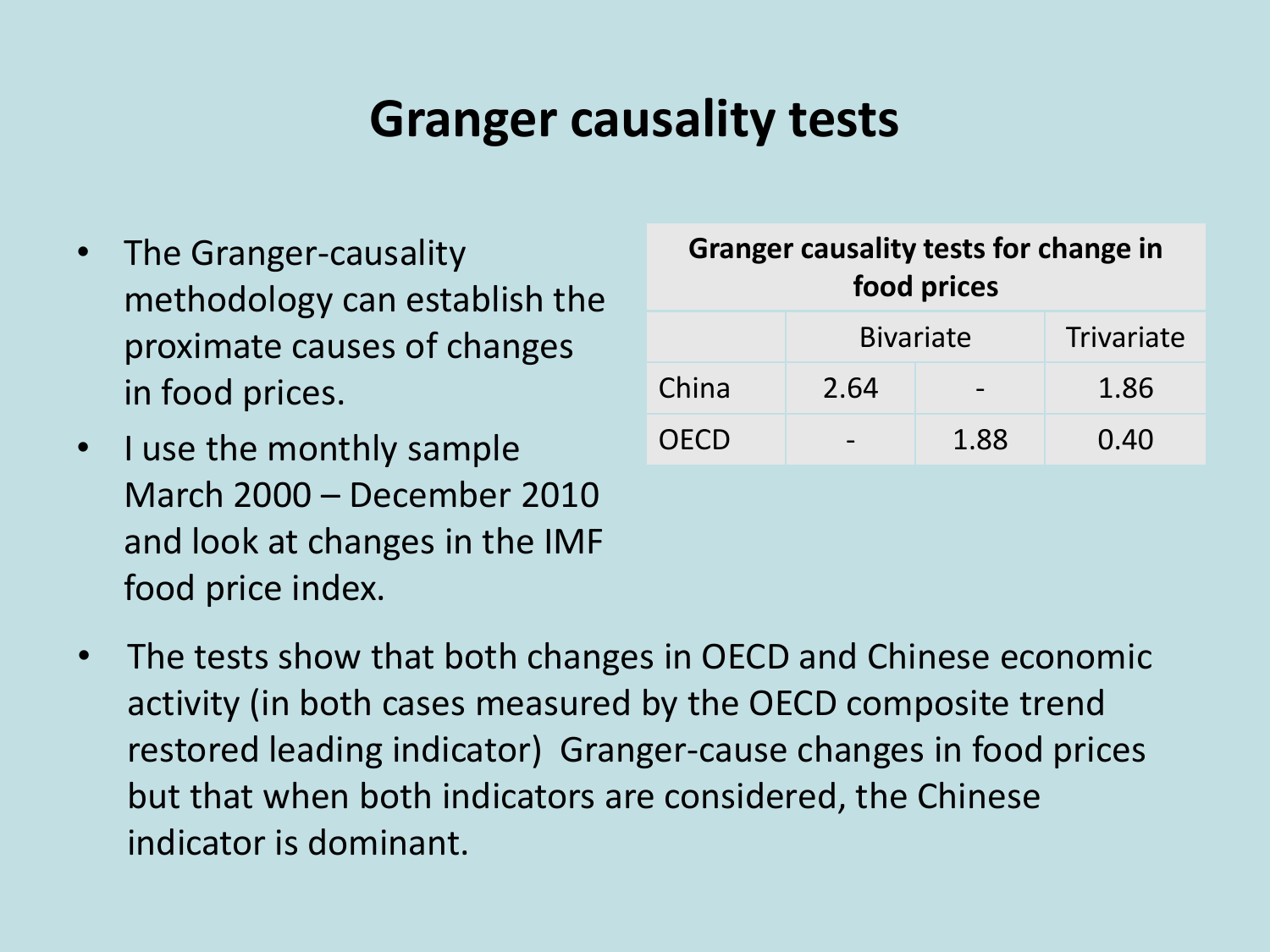### **Why is China so important for food prices?**

- China has seen large increases in imports of palm oil and soybeans. The chart shows the increase in average 2007- 08 imports over average 2000-2002 imports.
- Farmers can substitute land from both maize and wheat into soybeans. The rise in soybeans production may have driven up all grains prices; the rise in palm oil imports may have driven up all vegetable oil prices.



In the final analysis, China is the dominant factor. China drives up crude oil prices and this makes biofuels attractive. Indexbased futures investment is a way of profiting from Chinese growth.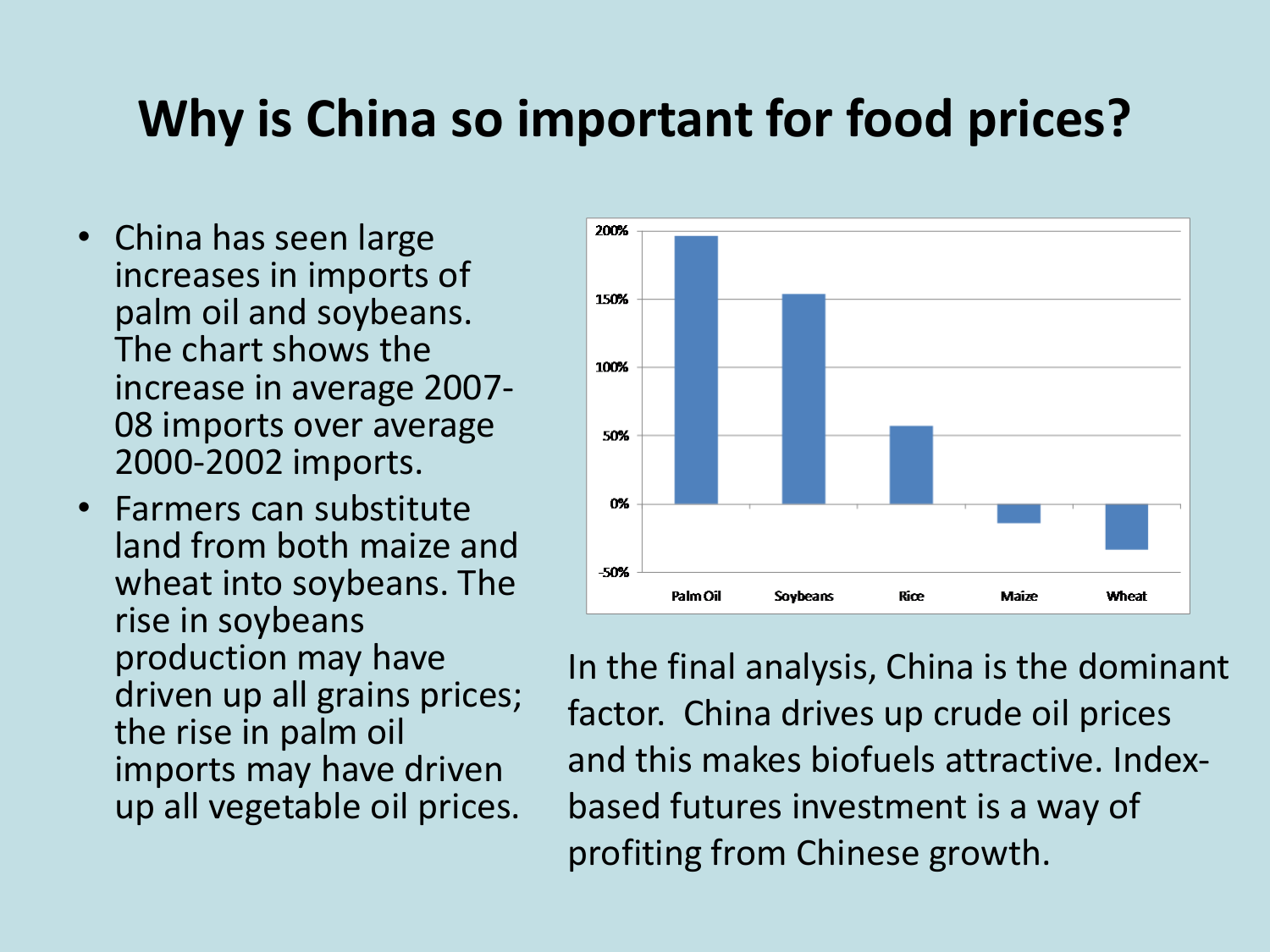## **Towards 2020**

- China: It is unclear whether growth is limited on the supply or the demand side. My guess is that growth will slow from recent high 8%-10% levels a) on the demand side, export markets are becoming saturated,
	- b) on the supply side, organizational and managerial problems will become more important as the economy becomes more sophisticated. Nevertheless, growth will remain fast. Growth in the other BRICS is more problematic.
- Oil supplies are likely to remain tight and OPEC's market share is likely to rise. I do not see any prospect of low oil prices before 2020. Biofuels demand will therefore remain important.
- Overall, I expect demand for food commodities, along with that for other commodities to remain strong over the next decade.
- The price outlook depends on whether supply can catch up with increased demand. Without substantial additional investment in agriculture, this looks unlikely. Prices are therefore likely to remain high, although poor Eurozone governance may knock them back temporarily in 2011-12.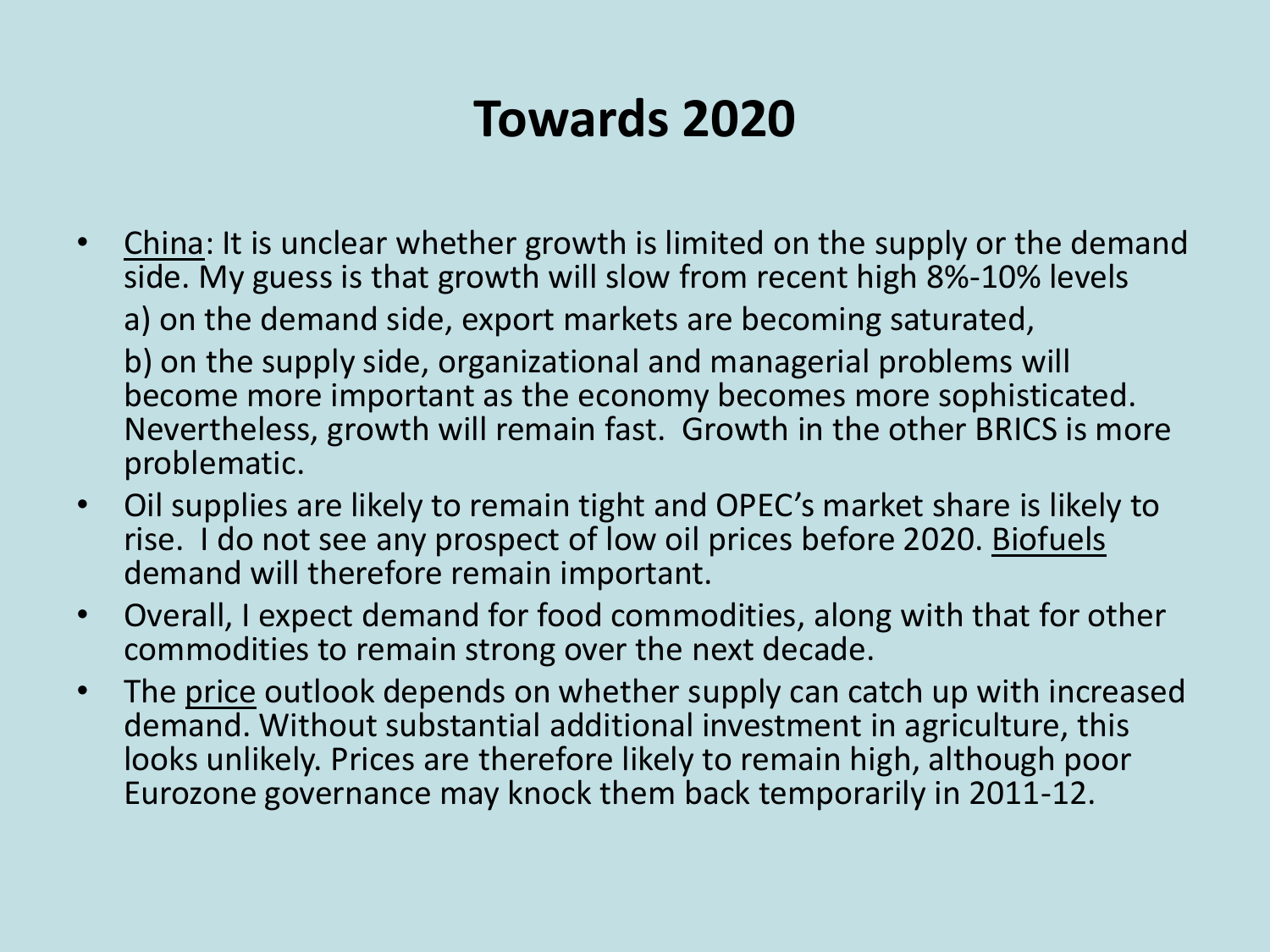# **Food price volatility**

The extent of price volatility depends upon

- a) the variability of supply and demand
- b) the slopes of the supply and demand curves.
- $\triangleright$  It is easy to show that the price variance depends on the sum of the variances of the supply and demand shocks divided by the sum of the demand and supply elasticities.
- $\triangleright$  It follows that price volatility will increase if either production or consumption become more variable; stock demand becomes more variable; or demand or supply become less price elastic.
- $\triangleright$  Periods of high volatility cluster this makes it difficult to distinguish between cyclical and secular volatility changes.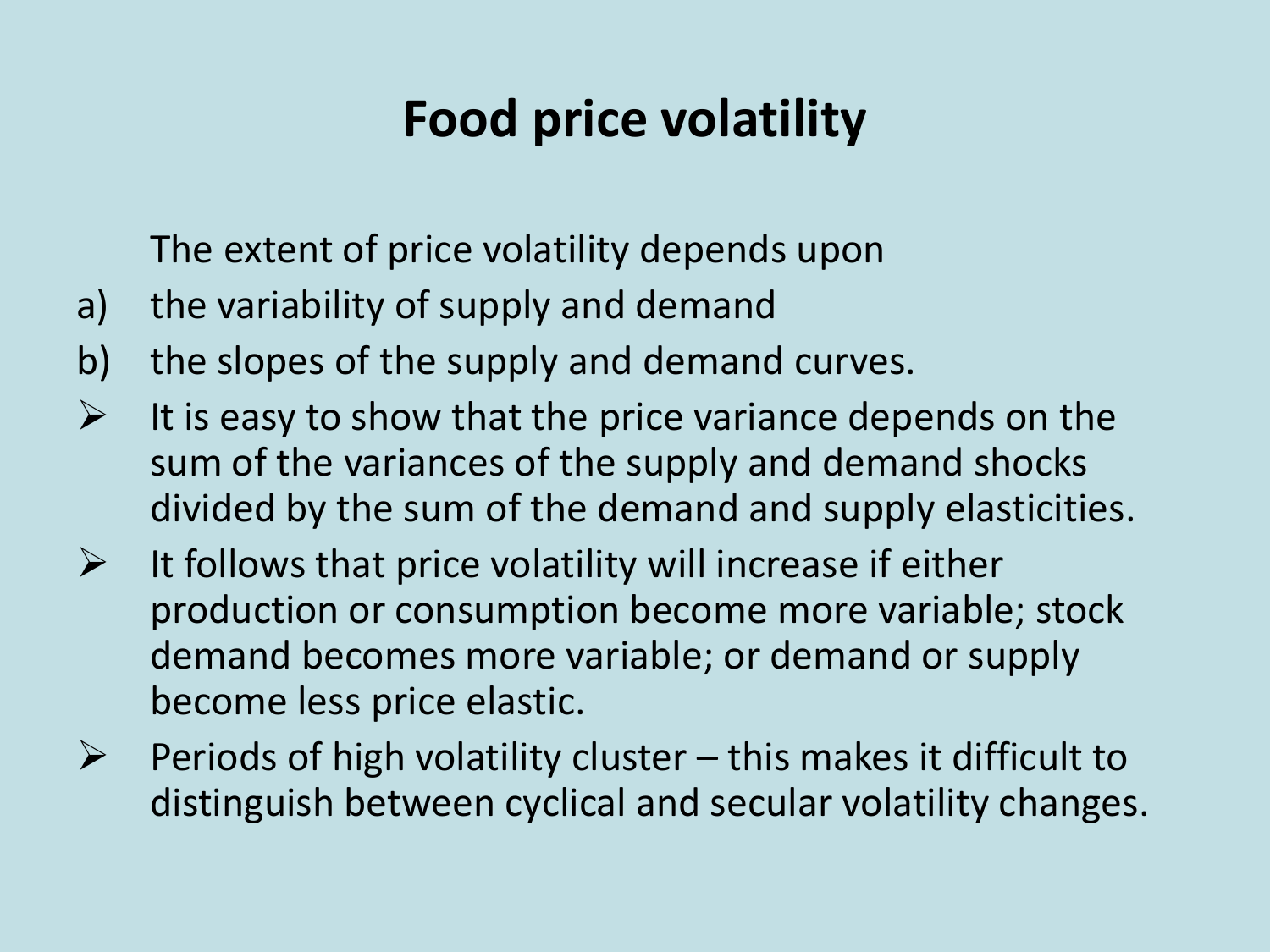### **Possible drivers of recent volatility changes**

- 1. Global warming may result in more variable weather conditions increasing the variance of supply shocks – this is possible but currently available evidence is anecdotal rather than systematic.
- 2. Inventory levels have become lower, particularly in grains where governments have been encouraged to rely in trade rather than food reserves. Low stocks reduce supply elasticities in periods of shortage.
- 3. The use of grains, vegetable oils and sugar as biofuel feedstocks may increase the linkage between food prices and the oil price resulting in import of oil price volatility into food prices – an effective increase in the variance of demand shocks.
- 4. Some governments, particularly in Asia, are putting greater effort into insulating their economies from external price shocks. This can impose a greater adjustment burden on the rest of the world (reduced supply and demand elasticities in the world market).
- 5. Standard finance theory suggests that futures market activity should result in decreased volatility. The evidence is more mixed.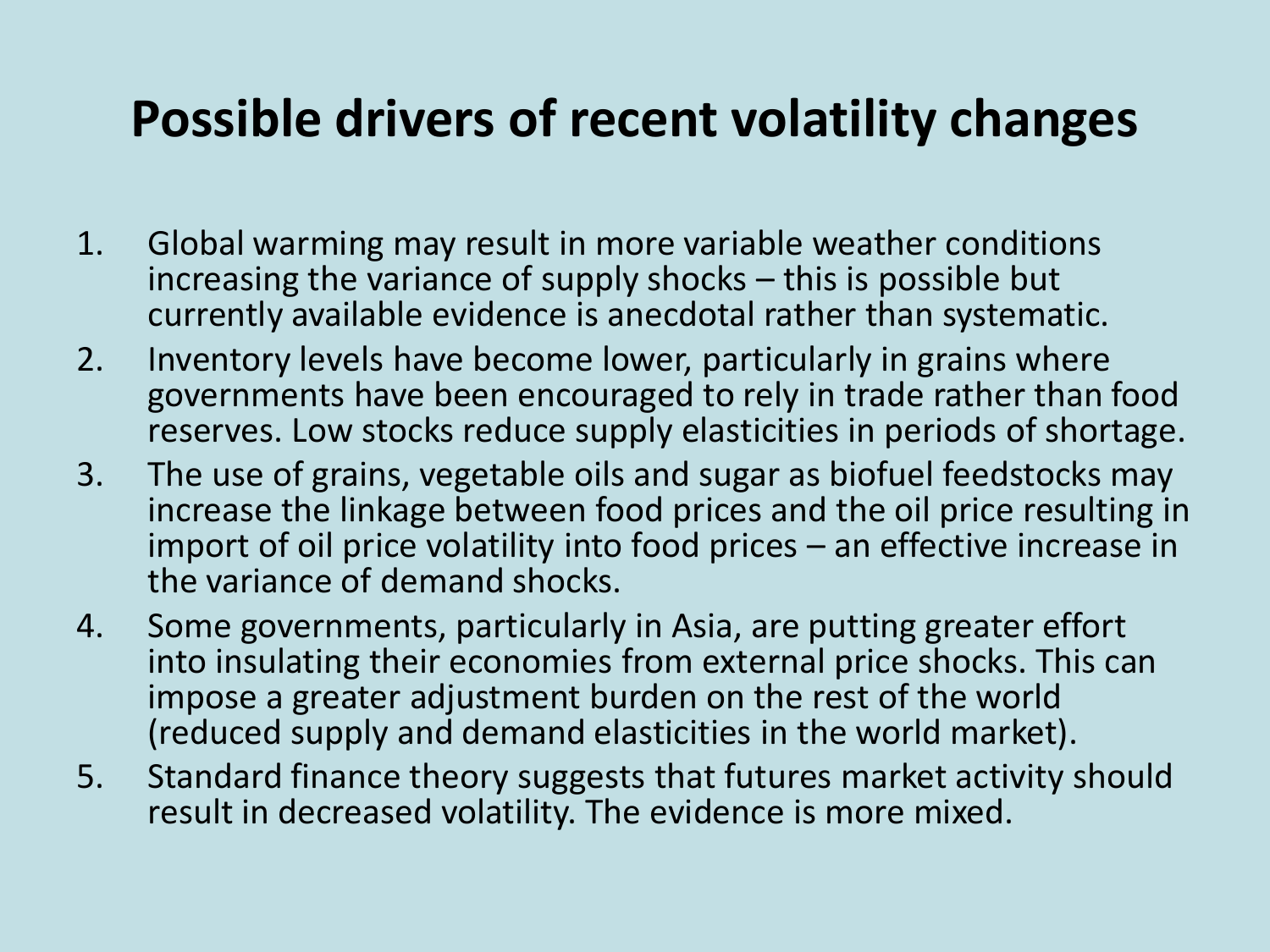## **Food price volatility 1970-2010**

In our *Phil. Trans. Roy. Soc.* B (2010) paper, Wyn Morgan and I looked at the historical volatility of monthly average prices, as reported by the IMF, deflated by the US PPI, from 1970 to the present.

We considered 19 food and beverage commodities:

- "Tropicals": cocoa, coffee, tea and sugar.
- Grains: wheat, rice, maize (corn), sorghum, soybeans
- Vegetable Oils: coconut, soybean, groundnut, palm and sunflower oils
- Meats and fish: beef, lamb, fishmeal.
- Fruit: oranges, bananas.
- $\triangleright$  Updating to end 2010 and comparing volatility in 1970-89 with 1990-2010: only bananas, rice and wheat show a statistically significant volatility increase (at the 5% level) while nine out of the 19 food commodities showed statistically significant volatility decreases.
- $\triangleright$  But rice and wheat are the important exceptions.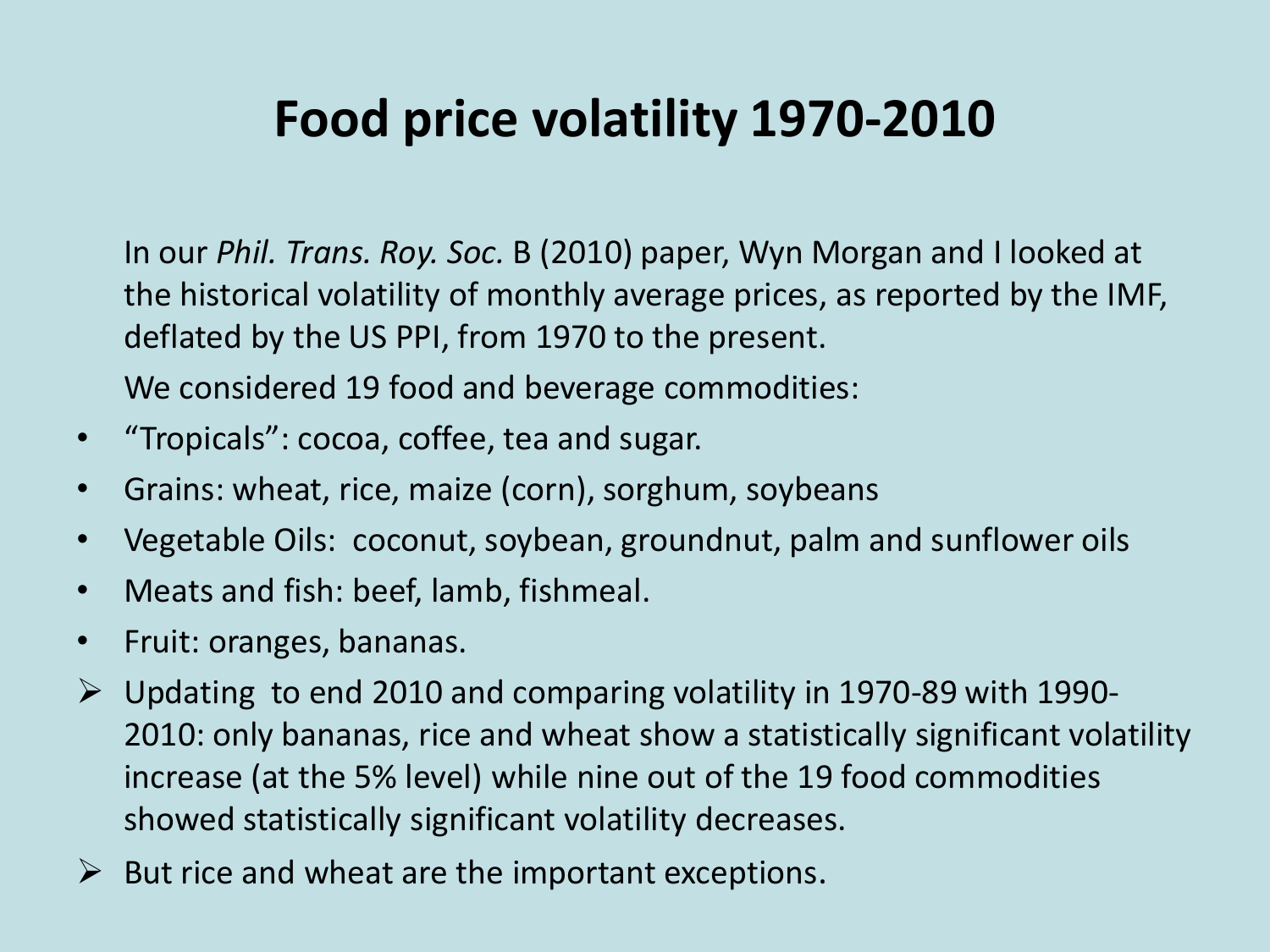## **Recent changes in food price volatility**

- It is arguable that this last comparison may to a large extent be driven by the experience of the 1970s, when volatility was acute, and that the high volatility levels experienced in 2007-09 is out of line with the experience of the more recent past even if not relative to the 1970s.
- Here I compare volatilities over the four years 2007-10 with those at the start of the decade (2000-06).
- On this shorter comparison, a significant increase in volatility is seen for maize, rice, wheat and sorghum, and also sunflower oil, palm oil and beef. Significant decreases are seen for cocoa, coffee, lamb, oranges and bananas.
- $\triangleright$  Increased volatility is associated with biofuel feedstock foods.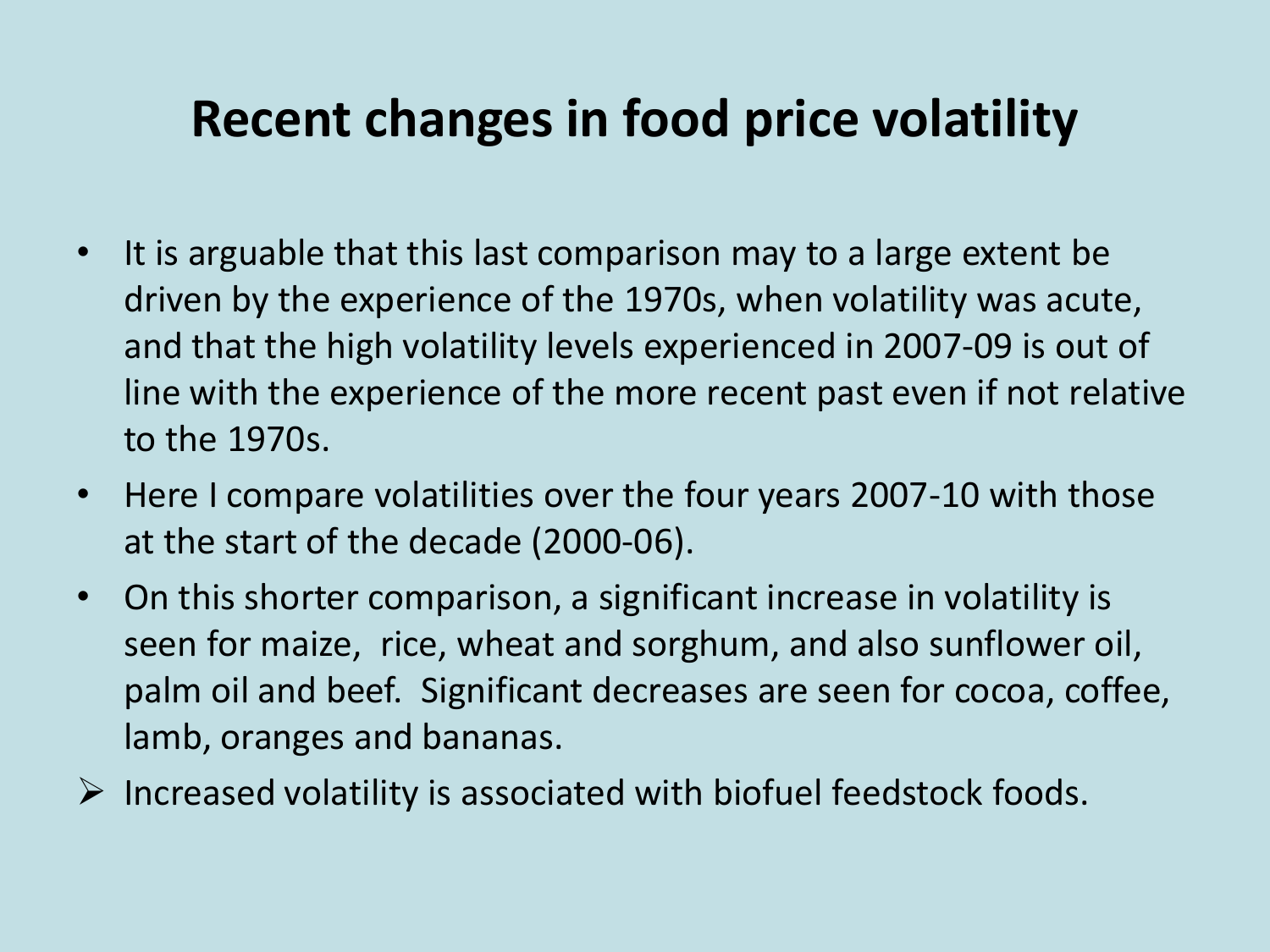